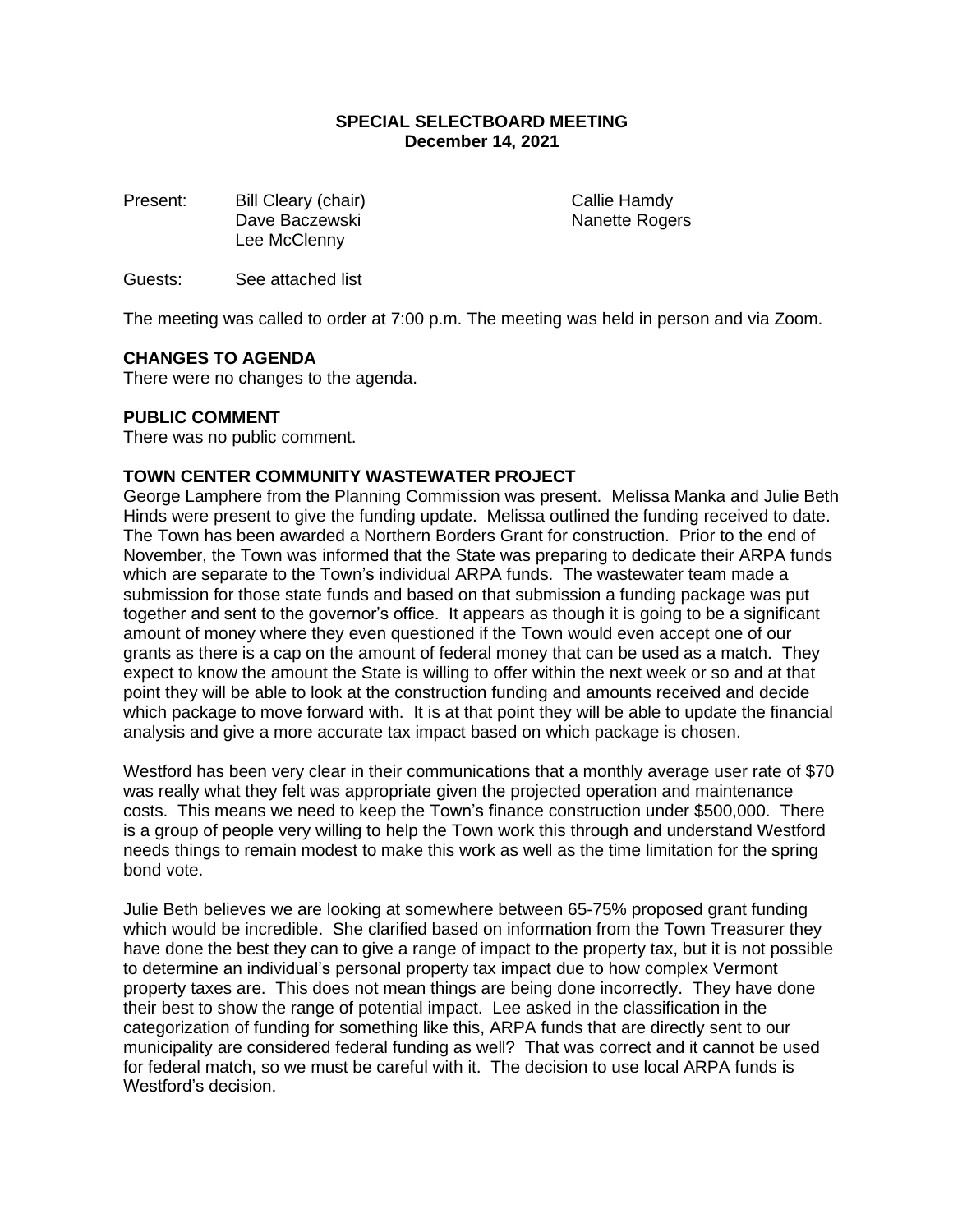George Lamphere explained the sewer ordinance. It is not required before the bond vote, but we do want to keep it ahead of us as there is language in there that will need to be finessed. The key thing about a sewer ordinance the issue is would it be required to connect or would connection be voluntary. We do not have any reason not to adopt a sewer ordinance unless there is a sewer system to regulate. The Planning Commission and Selectboard had previously gone on record to explain that connection would be voluntary in the case for Westford. The engineer has met with everybody that has wanted to meet within the service area, so the team has a better basis for the final decision and overall costs.

The other piece of the ordinance that will be important to work through, assuming we go to positive bond vote, is the allocation of reserve capacity. Once we know the preliminary full disposal capacity at the Maple Shade Town Forest, of which they are expecting calculations on by the week's end, and when we know the timeline for the voluntary connections, then we will know how much unallocated capacity is available on the system. The ordinance decides how the community gives out that capacity and how much to reserve for future use. This is not a wastewater treatment plant that would have huge capacity for lots of development, there will be implication for some additional housing units and/or higher capacity of waste for existing users such as the store, Common Hall, etc. We can both get complex with our capacity allocations or go off on a first come first serve and that will have to be thought out with the future of the village center area in mind. Time wise, it would be good to have an ordinance roughly a year from now. It will need to be an object of study and work almost immediately once we know if we are going forward with the system or not.

Pat Haller was present and asked if there was a precedent for withholding a certain percentage of the capacity for unknowns like contingencies, etc. Julie Beth explained yes, generally we do want to know that we can connect properties where an emergency could occur. This is not a big service area so she does not think it would be more than 5% capacity, but it is not a bad idea. There is also a buffer built into the state environmental protection rules. It is very unusual that we put out the exact full capacity every day. Roughly 3-5% holdback is a good conservative rule to go by.

Carol Winfield was present. She asked if there would be an ability to estimate potential growth after the current interest in use estimate is completed. For instance, if everybody in town who says they are going to sign up does, what is the potential for growth after that? One of the concerns for residents in approving wastewater is that it would open the door for a lot of development in the village. So, what can be done to calm those fears? Julie Beth explained that is another excellent question and it is reasonable to ask. Right now, the quirks of doing wastewater system are that commercial systems require a lot less wastewater capacity than residential. They will be able to show if they are a certain amount and everybody that says they want to connect does as do the civic buildings we can then calculate and update the numbers on what would be possible development wise for both commercial and residential development. If there's real concern about the pace of development the ordinance could limit the number of connections per year, state statue does allow this, but this can make it difficult for people with certain projects that could benefit the Town. Alternatively, it buys the Town time to look at design issues, etc. Just because you have wastewater the Town's zoning restrictions would not change and Westford has restrictive form-based code in the village center. The reserve capacity scenarios would be known in a couple of weeks, but Julie Beth reiterated that the zoning we have is just as important to future development.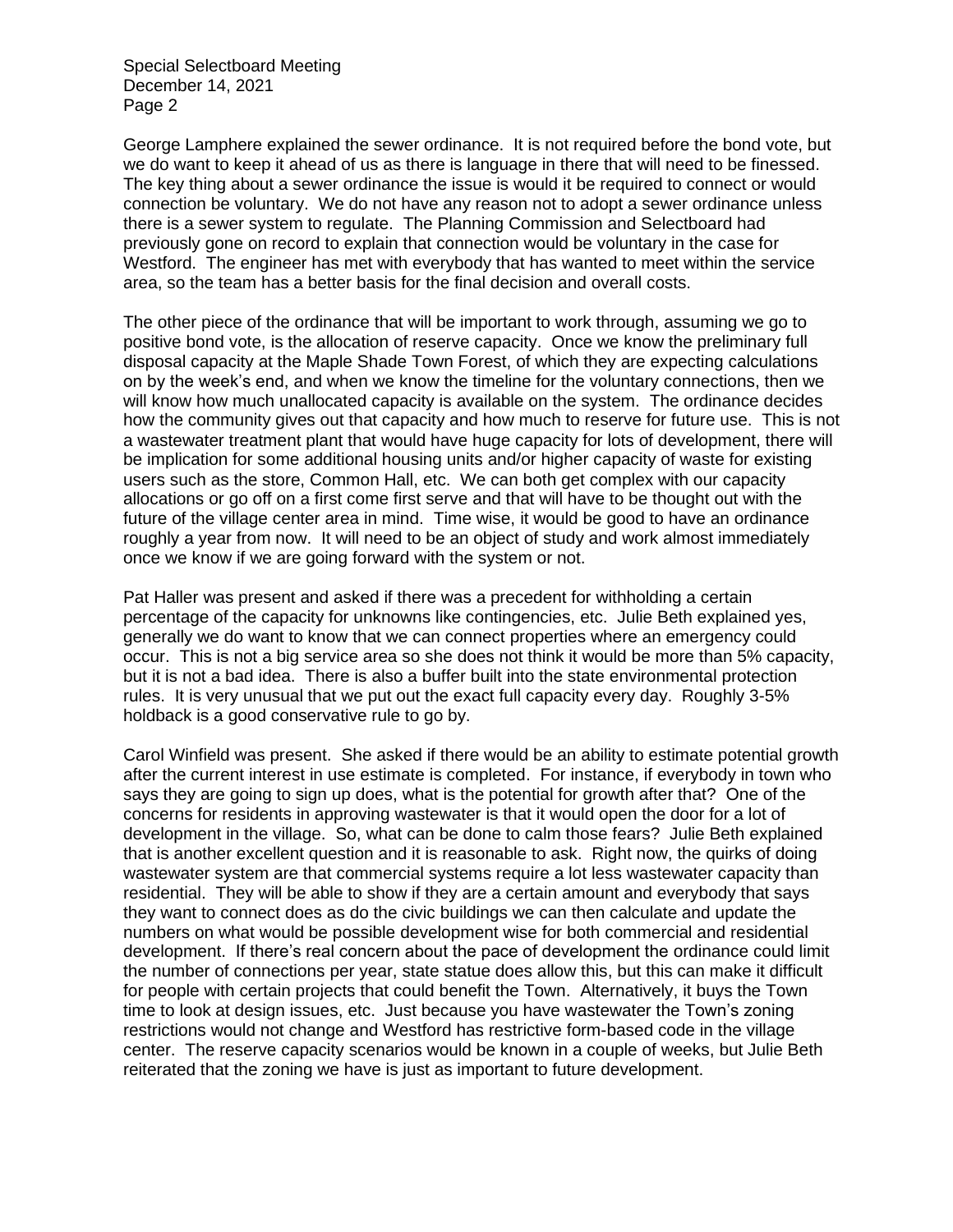Melissa explained in the draft example ordinance they do have priorities of, in order: hooking in failed systems, serving what we have currently, and any new uses. That would be based on what capacity we have, and we can show that in different ways in what that would mean for additional development, but since this is an in-ground leach field the capacity is finite. Pat Haller pointed out that many of the "new development" may be existing residents that want to add on to their properties such as mother-in-law suites and other ways they may want to use their property.

George Lamphere touched on the financial analysis and reiterated they will be able to get better numbers when they get the final numbers in from the state regarding their funding sources. Julie Beth clarified they have estimated the impact on the town tax rate based on the 2021 Grand List, but that does not affect the school tax rate. The Town of Westford would not begin repayment after the first fiscal year after the construction is completed and certified. That would potentially put our first payment in FY'25 at the very earliest.

Seth Jensen was present. When this was first talked about by the Selectboard, the Planning Commission made a commitment that the only way this project works is if its affordable for both the Town and residents. Looking at the demographics and looking at affordability it was important that the taxpayers not shoulder both the debt from this project and the Jackson Farm and Forest project, which we will have paid off this fiscal year.

Joe Franz was present. He will be interested in how the Selectboard will price the user fees for multiple units. Julie Beth explained that once we have those capacity numbers and funding package, we will be able to calculate costs per gallon. If there is interest in making the costs more affordable for apartment units, etc., the Selectboard has the power to do that. Bill recalled that a year and a half ago they had talked about metering and smart technology to find out how much flow there was from an individual residence and that went nowhere. George explained we looked at a grant to do that, but we were not awarded that grant. It is not off the table, but it is not an active pursuit.

Gordon Gebauer was present. He briefly explained the timeline for the bond vote that would potentially occur on March 1, 2022. They need to know by the end of the month the maximum amount needed to support for the construction. They hope to have a financial grant package from the State and those final construction costs including pretreatment.

## **1705 ROUTE 128 PROPERTY PROJECT**

George Lamphere was present to discuss the scope of work and timeline. The scope of work for 1705 as it relates to our Community Development Block Grant is that we are making good progress. There was strong turnout at a meeting last night and lots of survey results to go over. They had provided three draft development plans and got good feedback on those including that the density was too high, so they have scaled it back and are looking at alternative concepts. Going into January they wanted to do a more final conceptual plan to present to the community, but they have taken a step back and will have a meeting presenting another draft conceptual plan to the community for feedback. They are still pushing strong to continue with wrapping the project up by mid-summer 2022 as some of the funding is tied to that schedule. They are very conscious about the interplay with 1705 with wastewater and how they need to do a better job on how they present what the project is and is not. A lot of the survey results shed light on the work that still needs to be done in communicating what the project is.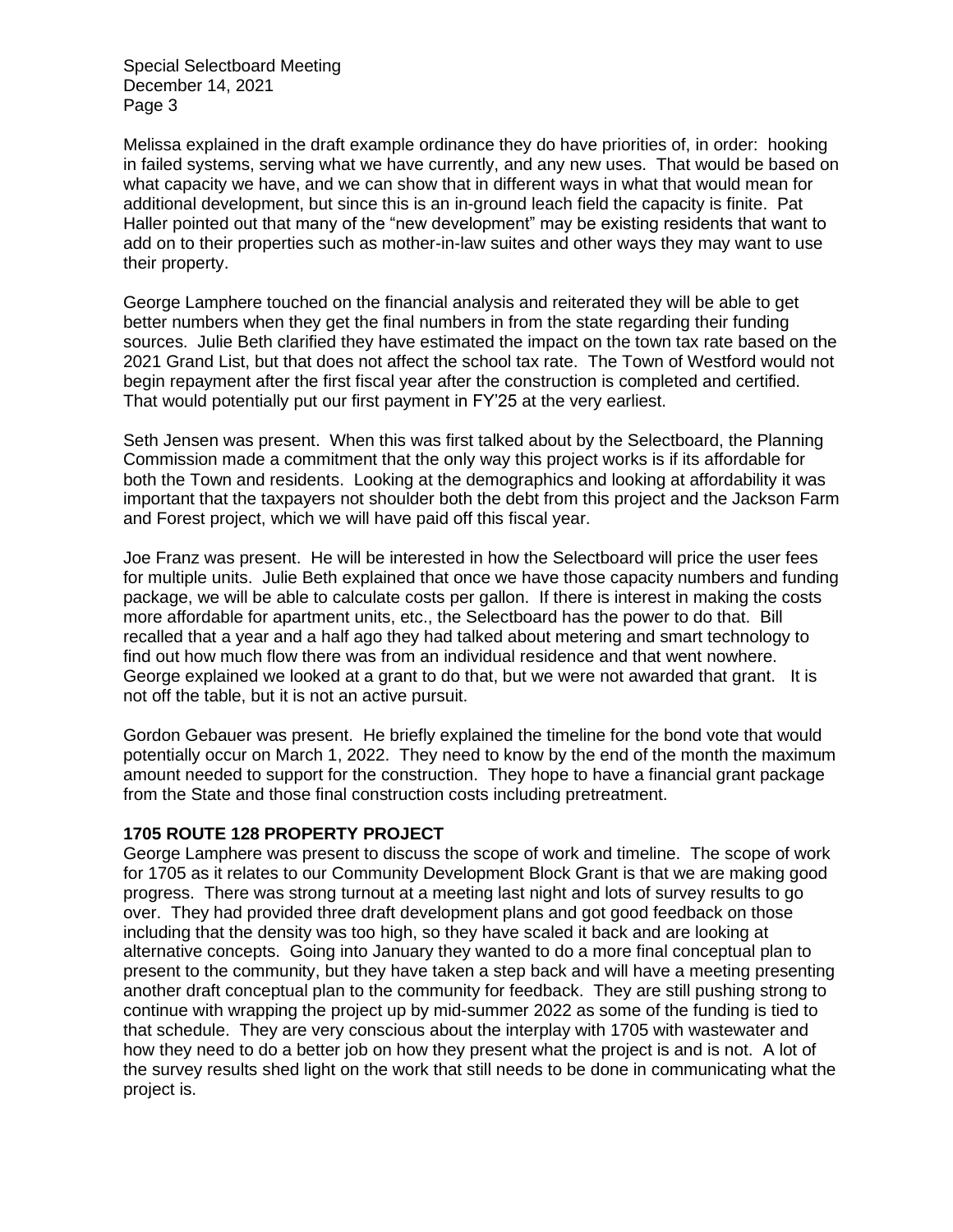The funding partners had expressed interest in participating regardless of what happens with wastewater, so they are very open to many possibilities with the project. The Vermont River Conservancy has a deadline in January where they need a conceptual site plan to include in part of their package to apply for funding. They will find out in April if they get the funding or not. If we do not meet that cycle, we do not know what will happen and the property owners are more willing to participate if things happen sooner rather than later. Melissa added it is multi-faceted and it is a complex property, so it is a matter of how long the property owner is willing to hold the property for us, when funding cycles come up, etc. George clarified that the Planning Commission has no interest in purchasing the property, which is something that is between the Vermont River Conservancy and the property owners.

Barb Peck is confused that the River Conservancy must obtain financing, but they also said the River Conservancy would buy the property directly from the Pigeon Trust. What is the hold up, why isn't the River Conservancy just going forward and buying the property? Melissa answered that the Vermont River Conservancy (VCR) must get funding so with the next funding cycle the applications are due Jan 10, 2022. There are a number of things the VRC must submit to the VT Housing and Conservation Board such as an appraisal and preliminary site plan and their vision right now is dual affordable housing and river access.

Carol Winfield asked why VRC will not move forward with trying to purchase the property until there is a plan with what they are going to do with it. George clarified it is a conceptual plan and that the partners are willing to work with the Town because everybody that is involved with the project, including town residents, want to have a combined agreed vision for what the project could look like. Nobody wants to get into a project that is fraught with discontent so the time they are spending now is to find common ground on what the community and partners would like to see there and present it for feedback is desirable. The plan that gets submitted and agreed upon is a conceptual plan, it is not a permanent plan. It is years away from full engineering designs, etc. It is just what does the community wants and for what the partners able to get funding for. Bill thinks the most important thing he heard tonight is that based on the survey results the Planning Commission and partners have been very willing to go back, and redesign things based on the feedback received and he believes they are going in a direction that should appease people's concerns.

Pat Haller explained when the Town won the grant for the Jackson Property they applied to the same funding source, the Vermont Housing Conservation Board and therein lies the marriage of what you need to do to win a grant like this, it is the housing aspect combined with conservation. That is what is happening here. We cannot conserve competitively grant wise unless it also includes some housing and that is the winning proposal to get that to happen.

Barb Peck asked if somebody could explain to her the difference between a conceptual plan and a final plan and how much a plan can vary from a conceptual plan. Melissa explained the scope of work the VCDP grant was for \$60,000 so ultimately, they prioritize and see how far they can get. That includes getting an appraisal and getting that conceptual plan after working with the public. Then an engineering firm will begin doing as much of the engineering as they can taking into consideration remediation, stormwater, landscaping, erosion, etc. They will do as much basic engineering as they can, approx. 30%. Part of that scope is a property survey and platting out how the property would need to be subdivided to move things forward because VRC would purchase the property and then parcels would be doled out for \$1 to our other project partners as well as the Town. There is only so far \$60,000 will take us. It will be clearly defined based on the concept, but additional work will need to be done. Melissa further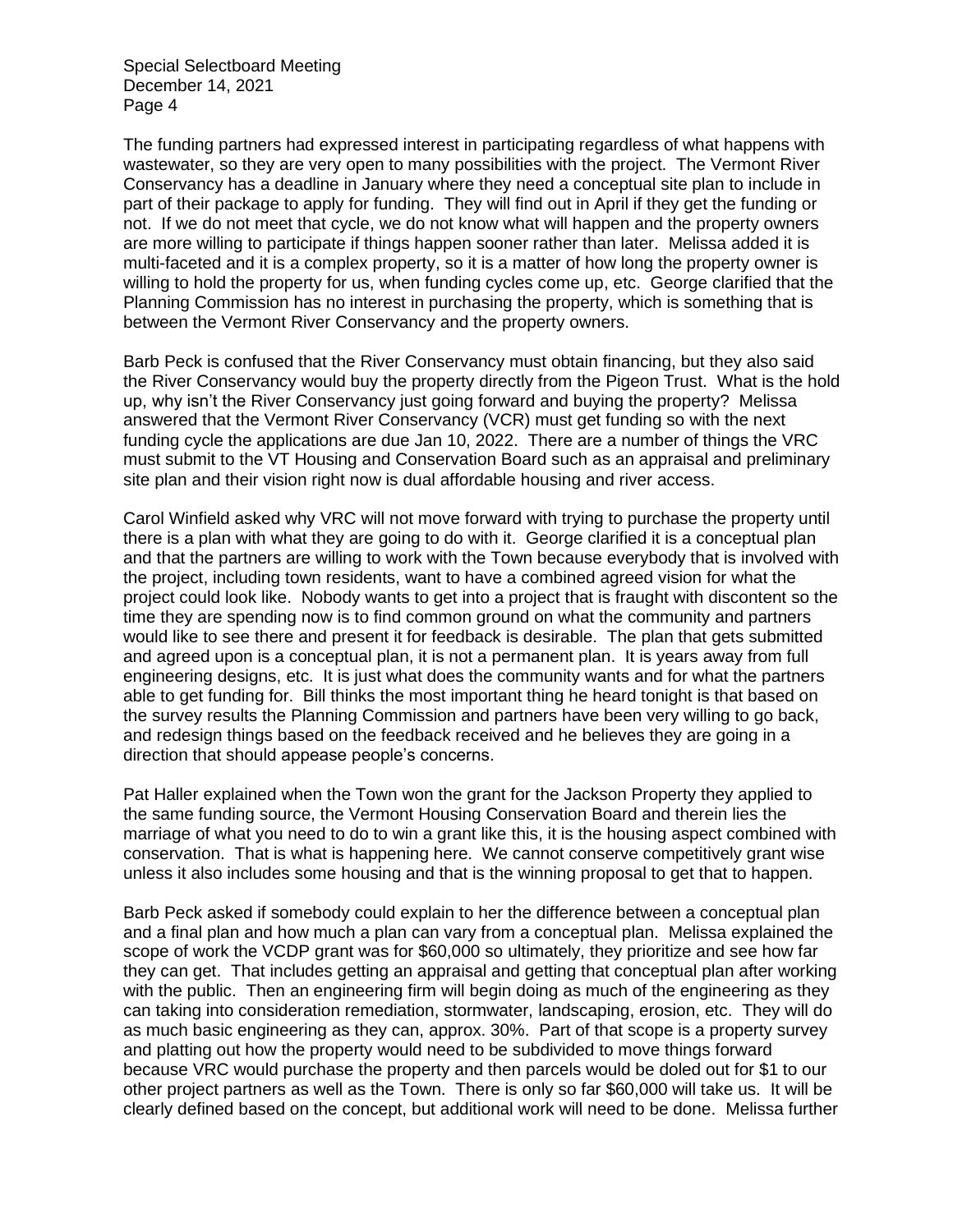clarified that the conceptual plan they get to with the public steering committee will be utilized to begin the engineer work and to start platting out the property, however they will hit a ceiling how much money they have. Additionally, as the property starts getting cleaned up unforeseen things could come up. Things will not change drastically from the final conceptual plan. George Lamphere said it is worth noting that whether you are a town or private business, any construction will have to follow the current zoning and form-based code and that is currently the biggest restriction on the property. The conceptual plan will take that into account but there is leeway in the zoning regulation that will allow for variations. A volunteer has offered to provide conceptual 3D renderings from a street view at the upcoming January meeting.

Mark Letorney was present to talk about the results of the survey. He was happy to see they got over 330 responses and community members all reacted to the proposed scale of the project. Many thought the proposed density needed to be dialed back, this is something the Planning Commission has faced for a long time and one of the advantages of VRC and Green Mountain Habitat is that they were very respective of our form-based code and were willing to dial back the project to allow a more receptive vision from the town residents. In general, the survey reflected Westford's intention for more of a green space with housing, opposed with housing with access to the river. He feels the 3D renderings will be a huge benefit because the footprints of what things look like from above can be deceiving. Bill feels the people have spoken and its clear to him the Planning Commission is listening.

George added that something they have discussed since the survey results is the question of a new town office. There are significant constraints with what we have now but looking at what a future town office would look at is nothing they are able to take under their wing at this point. All they can do is think about what kind of greyed out area might allow for a future town office whether it be expansion or rebuilding. They will represent that on their next draft concept. Any feedback now or in the coming days, weeks months is welcome but its not a priority right now. Mark expanded and asked the Selectboard to begin thinking about a timeframe that works best for them regarding if we expand the facility or replace the facility. That is an important conversation to have.

Carol Winfield thinks it is important to be sensitive to the fact a lot of folks in town when the entire subject of 1705 changing hands first came up the town office and potentially post office were a couple of the first ideas that were put forward a lot of people embraced. How come all of a sudden, it is not part of the discussion? Mark answered that the need for the town office is what caused them to approach the Pigeon Family Trust and that involvement with VRC and Vermont Housing Conservation will allow them to have those properties at a low cost and may allow us the space to expand or replace the town office. Maybe they do want to create a space and invite the post office. This is the first phase of the project which is acquiring the land. Melissa added that expansion of the town office and the movement of the post office are high priority. This grant to collaborate with our partners that will help us acquire the property pays for planning the project. The Town's interest is getting more land which is a Boundary Line Adjustment which would allow us to bring in more public services. It is not planning exactly how it would look, but rather moving the municipal boundary so we can really do that planning and have a lot of wiggle room.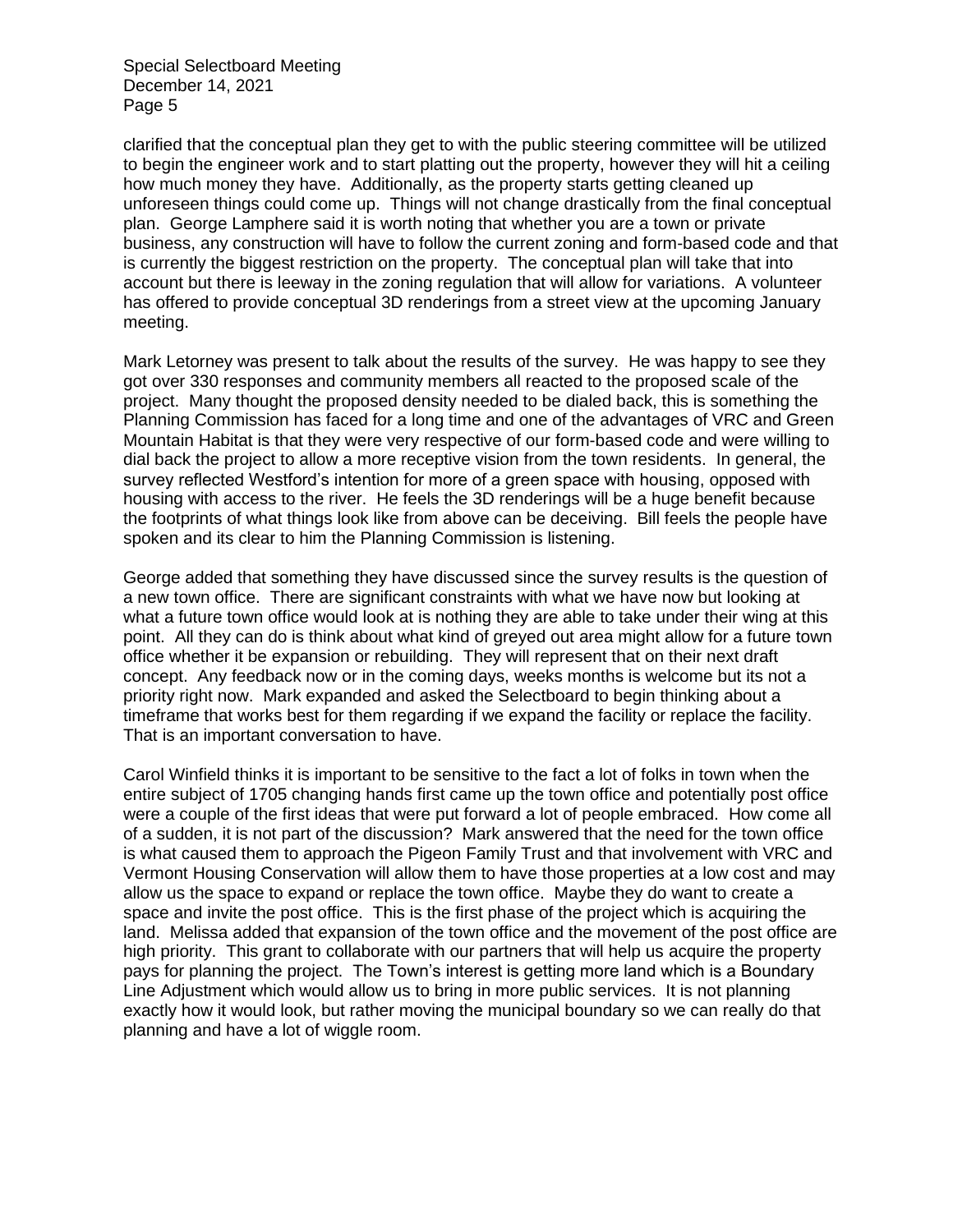Seth Jensen thinks the public needs to understand that this conversation has shifted quite a bit. When they began talking about this project in 2019 it was a different world in many ways. The more research done the more it seemed inopportune for the Town to put forward funds to purchase the property and instead collaborate with the partners. Collaborating with the partners allows a level of flexibility. A thing that constrains the current town office is the leach field that exists in the parking lot so we cannot expand the building in that direction. So having the facilitated process with the partners lets us create more flexibility for the conversation when it happens. For the record he understands the post office comes up as a second highest priority after access to the Brown's River. The Town does not have complete control over where that goes, but people do want to see the post office back in the town center. It will be a long-term conversation. A lot has happened since 2019 and they will try their best to update everyone.

Ira Allen knows there are legal issues, financial issues, etc. He thinks if we stand back one of the most important things in his mind is that we do not exclude an adequate solution for enlargement or replacement of the town office. The town office function and layout belong on the town common, and he believes that is a very basic thing. George thanked the Board and public for their time. It is humbling and fun to be involved in such a constantly involving project where the community comes together.

Seth Jensen thought that something when we get to the town office discussion when we get there is that unless things change, we are not in a community that is grant eligible so our best funding source would be a community facility loan. They are willing to consider lease agreements and one of the problems with how those are structured is that they do not necessarily understand a community's ability to pay is based on their grand list. There are issues with being a landlord, etc. But as we are considering how to make a new town office affordable, that is an option we can explore but needs to be explored in detail.

#### **MINUTE CLERK REQUEST**

The Planning Commission is requesting the addition of a minute clerk in their budget.

#### **ADJOURN**

The meeting adjourned at 8:47 p.m.

Respectfully Submitted, Bill Cleary, Selectboard Chair

Callie Hamdy Assistant Town Clerk/Minute Clerk